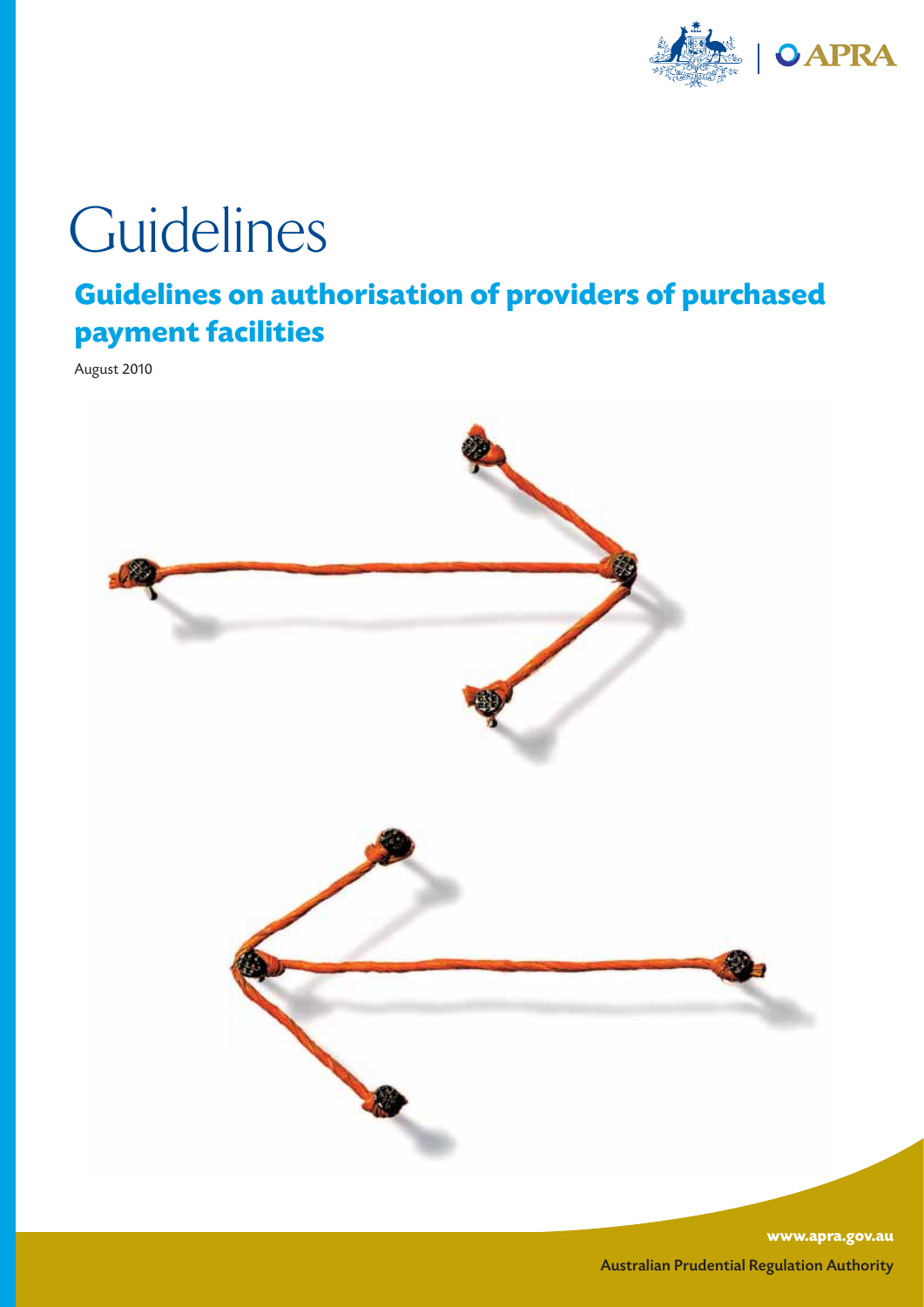#### Copyright

© Commonwealth of Australia

This work is copyright. You may download, display, print and reproduce this material in unaltered form only (retaining this notice) for your personal, noncommercial use or use within your organisation. All other rights are reserved.

Requests and inquiries concerning reproduction and rights should be addressed to:

Commonwealth Copyright Administration Copyright Law Branch Attorney-General's Department Robert Garran Offices National Circuit Barton ACT 2600 Fax: (02) 6250 5989

or submitted via the copyright request form on the website www.ag.gov.au/cca

#### Disclaimer

These guidelines are not legal advice and users are encouraged to obtain professional advice about the application of any legislation or prudential standard relevant to their particular circumstances and to exercise their own skill and care in relation to any material contained in these guidelines.

APRA disclaims any liability for any loss or damage arising out of any use of these guidelines.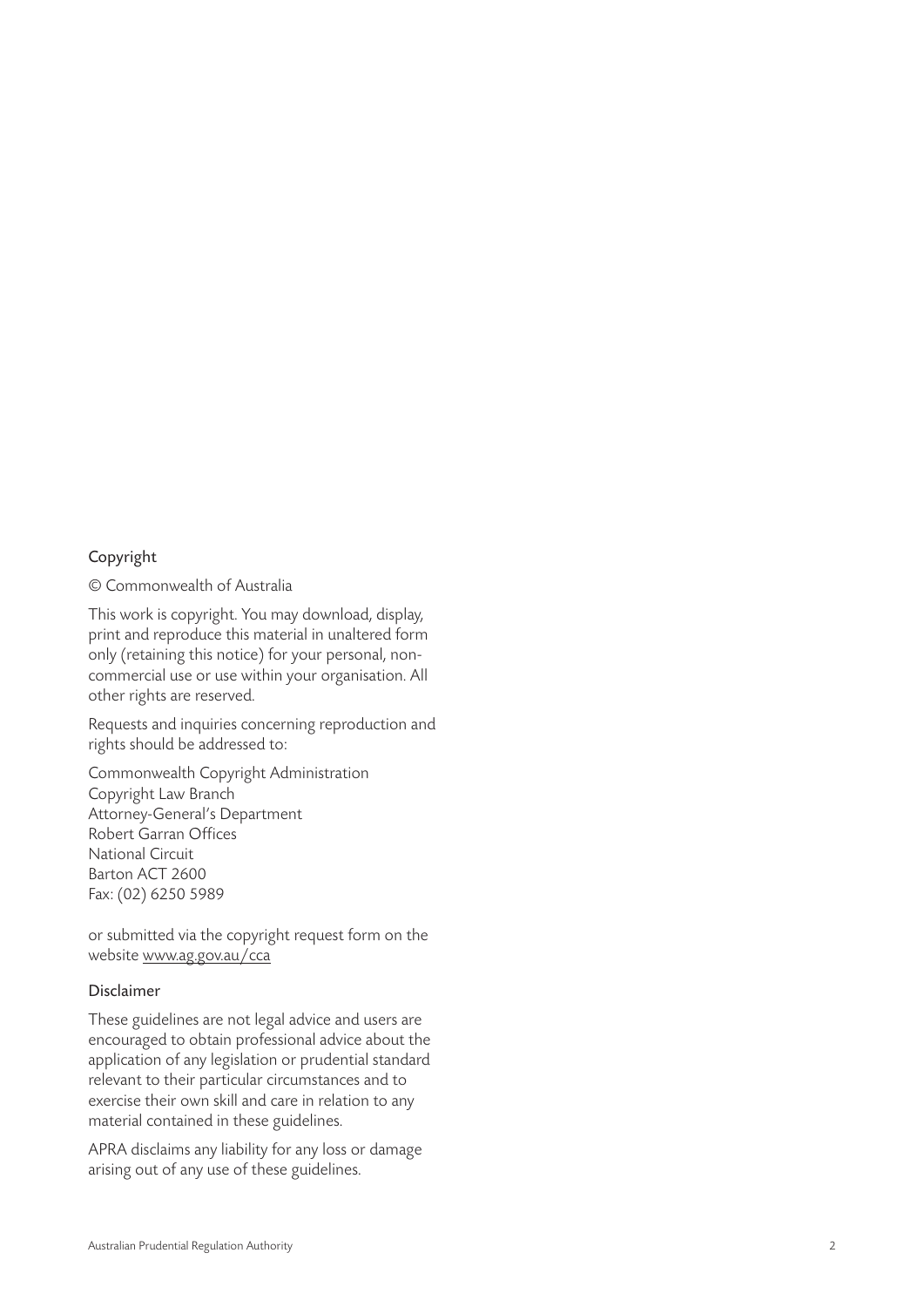# **Contents**

| <b>Overview</b>                                                                                  | 4              |
|--------------------------------------------------------------------------------------------------|----------------|
| Authorisation of PPF providers                                                                   | 5              |
| Conditions on authorisation for all PPF providers                                                | 5              |
| Restricted authorisation                                                                         | 5              |
| Disclosure when using restricted words and expressions                                           | 5              |
| Segregate PPF business                                                                           | 5              |
| Locally incorporated                                                                             | 6              |
| Reporting requirements                                                                           | 6              |
| Authorisation criteria for all PPF providers                                                     | 6              |
| Use of restricted words and expressions                                                          | 6              |
| Ownership                                                                                        | 6              |
| Corporate governance and fitness and propriety                                                   | 7              |
| Risk management and internal control systems                                                     | $\overline{7}$ |
| Information and accounting systems                                                               | 7              |
| External and internal audit arrangements                                                         | 8              |
| Additional minimum start-up capital criterion for PPF providers with stored value at risk        | 8              |
| Information required to be submitted on application                                              | 8              |
| Application procedures                                                                           | 9              |
| Attachment A – Supporting information required for an application<br>to establish a PPF provider | 10             |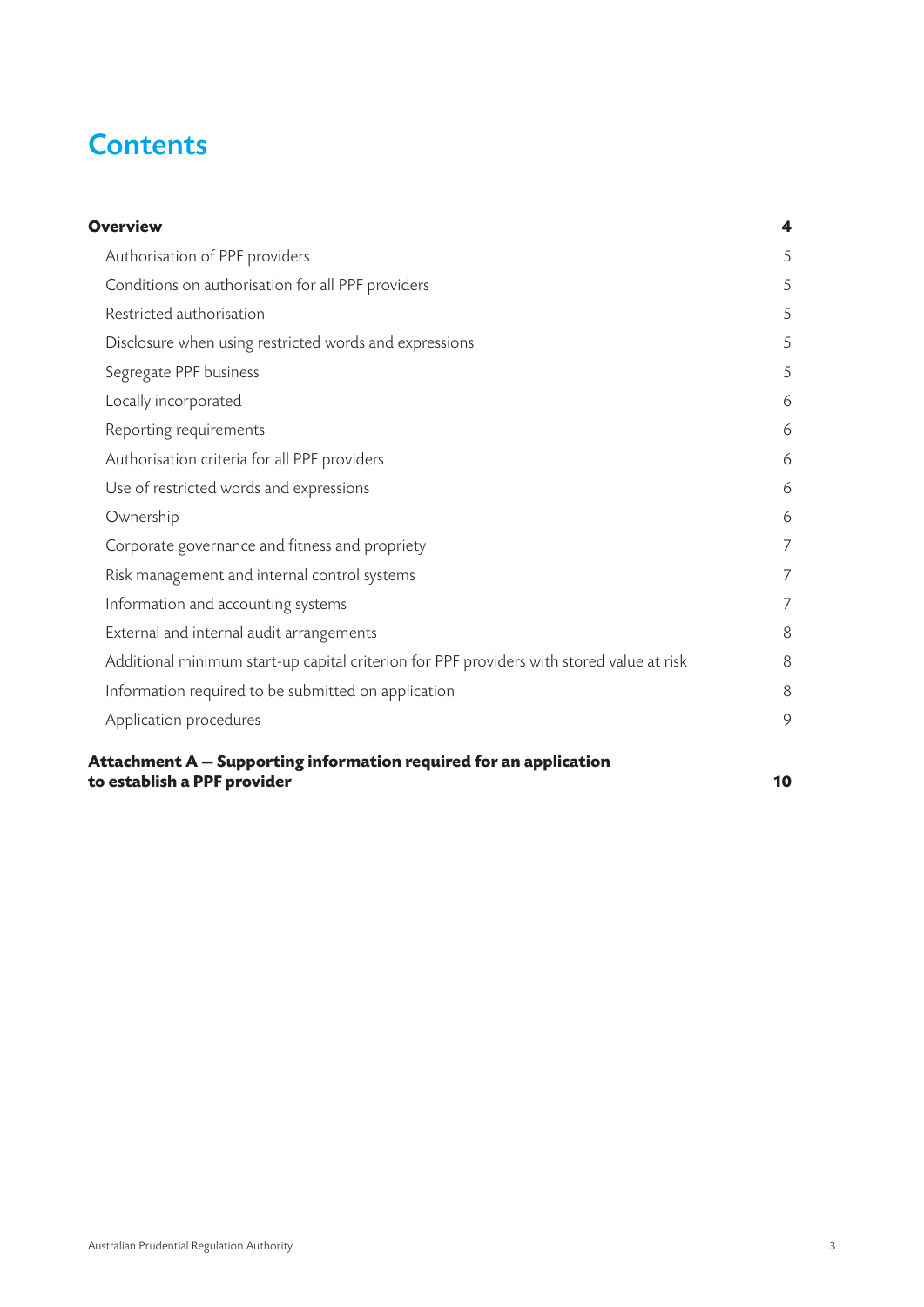# **Overview**

- 1. These guidelines are for prospective applicants seeking an authority to carry on banking business under the *Banking Act 1959* (the Banking Act) as a provider of a purchased payment facility (PPF provider).
- 2. A PPF provider includes either:
	- (a) a person providing a purchased payment facility (PPF) that has been determined to be banking business under Regulation 3 of the *Banking Regulations 1966* (Regulation 3); or
	- (b) a holder of stored value (HSV) as defined by the *Payment Systems (Regulation) Act 1998* that makes payments (as mentioned in paragraph 9(1)(c) of that Act) in relation to a PPF that has been determined to be banking business under Regulation 3.
- 3. PPF providers form a special class of authorised deposit-taking institution (ADI) that are authorised to undertake a limited range of banking activities.
- 4. Authorisation as a PPF provider is likely to be subject to a number of conditions imposed under paragraph 9(4)(a) of the Banking Act. The types of conditions that could be imposed are outlined in paragraphs 15 to 20 of these guidelines.
- 5. Other ADIs authorised to carry on general banking business who also carry on banking business as defined by Regulation 3 are deemed to be already authorised to conduct this banking business. That is, they will not be required to obtain any further authorisation under these guidelines or meet any additional prudential requirements applying to PPF providers.
- 6. As ADIs, PPF providers are subject to the requirements of the Banking Act and any other Acts applicable to ADIs such as the *Financial Sector (Shareholdings) Act 1998* (the FSSA) and the *Financial Sector (Transfers of Business) Act 1999*. Although PPF providers are not exempt from the *Financial Sector (Collection of Data) Act 2001* (FSCOD Act), APRA may issue a full or partial exemption to a PPF provider from the requirements in the FSCOD Act. Under subparagraph 16(1)(a) of the FSCOD Act, APRA may exempt a PPF provider from the requirement to comply with all the requirements contained in any one or more applicable reporting standards. Under subparagraph 16(1)(b) of the FSCOD Act, APRA may exempt a PPF provider from the requirement to comply with a specific requirement contained in an applicable reporting standard or applicable reporting standards. Regulations and prudential standards applicable to ADIs also apply to PPF providers to the same extent, unless APRA has otherwise exempted PPF providers from their operation (Note: see *Prudential Standard APS 610 Prudential Requirements for Providers of Purchased Payment Facilities* (APS 610) for a list of those ADI prudential standards that do not apply to PPF providers).
- 7. Section 7 of the Banking Act stipulates that only bodies corporate can be authorised as ADIs in Australia. Prospective PPF provider applicants may refer to the Australian Securities  $\mathfrak O$ Investments Commission (ASIC) web site (www.asic.gov.au) for information with regard to the requirements and procedures for registration of a body corporate in Australia.
- 8. PPF provider applicants should also refer to the ASIC web site regarding licensing, conduct and disclosure requirements that apply to financial products under the *Corporations Act 2001*. Non-cash payment facilities, including PPFs, may fall within the definition of a financial product under the *Corporations Act 2001*.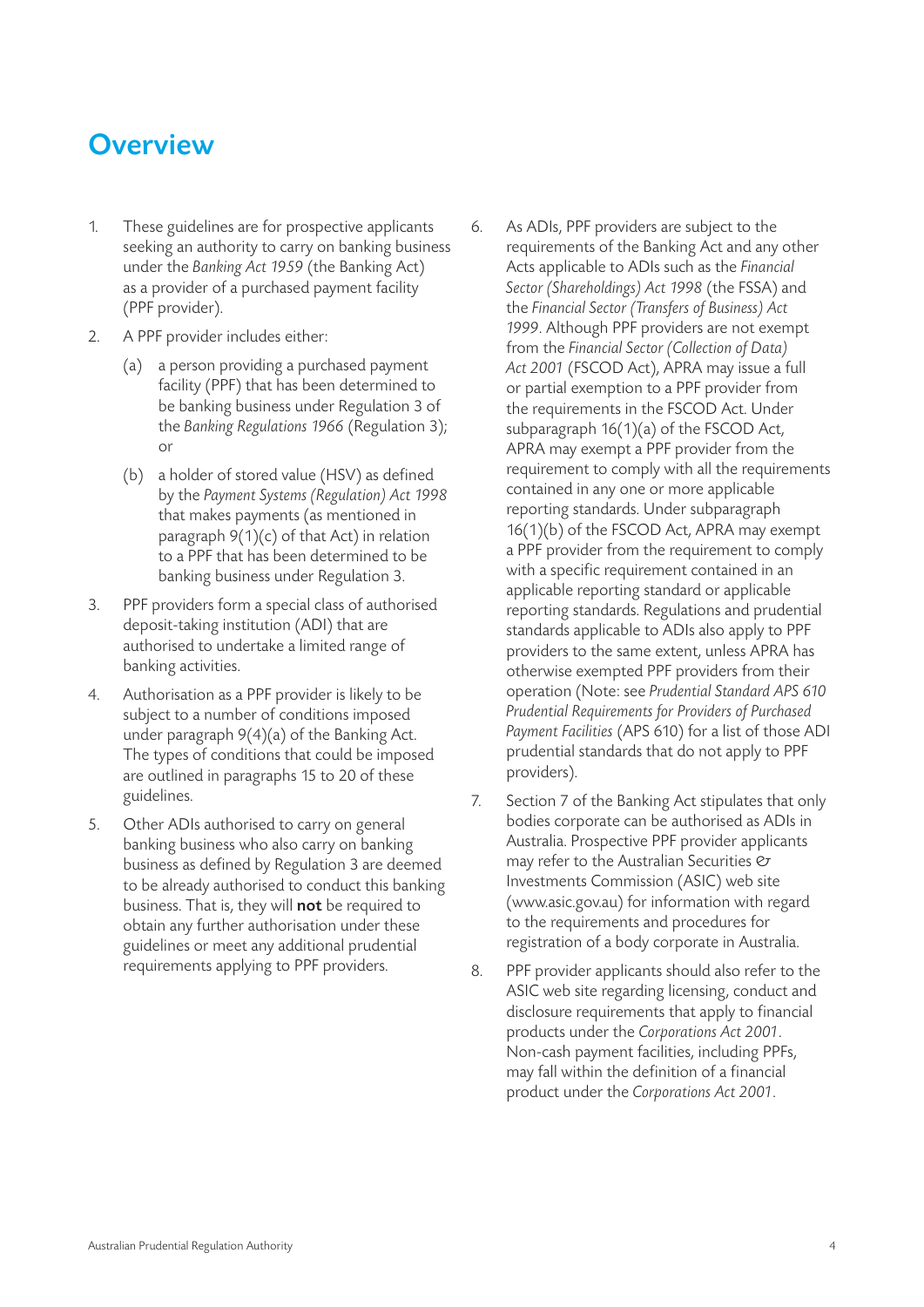- 9. A body corporate seeking to become a PPF provider in Australia will need to apply in writing to APRA, in accordance with s. 9 of the Banking Act.
- 10. APRA may refuse an application for authority to become a PPF provider in Australia where an applicant is a subsidiary of a locally incorporated non-operating holding company (NOHC) that does not hold a NOHC authority under the Banking Act. Where relevant, an applicant will need to submit to APRA a written application by its NOHC for a NOHC authority under s. 11AA of the Banking Act concurrently with its application for authority to provide PPFs.

# Authorisation of PPF providers

- 11. The objective of authorising PPF providers is to allow for the prudential supervision of PPF liabilities (that is, stored value).
- 12. To this end, the authorisation criteria applying to PPF providers, as well as specific prudential requirements determined under the Banking Act (see APS 610), will depend on whether the PPF provider has stored value at risk.
- 13. PPF provider applicants should refer to APS 610 to determine whether they hold stored value at risk.

# Conditions on authorisation for all PPF providers

14. While APRA will examine each application on its merits, a PPF provider applicant would ordinarily expect the following conditions (paragraphs 15 through to 20) to be imposed on its authorisation. (Note: The rationale for these conditions is that PPF providers are exempted under APS 610 from the operation of a number of prudential standards that apply to other ADIs. Without imposing a conditional authority, APRA would be obliged to apply the current ADI framework in its entirety in order to maintain an even regulatory playing field between PPF providers and other ADIs).

## Restricted authorisation

15. It is a condition of authorisation that a PPF provider only conducts banking business as specified in Regulation 3. This condition restricts PPF providers from accepting deposits for the purpose of making advances of money (other than where incidental credit balances resulting from the provision of PPFs result in liabilities, i.e. stored value, that are subject to APRA requirements on investment and liquidity).

# Disclosure when using restricted words and expressions

16. It is a condition of authorisation that a PPF provider must not represent that it is authorised to carry on the general business of taking deposits. This condition requires a PPF provider who holds out to a member of the public that it is an 'ADI' or 'authorised deposittaking institution' or in possession of a banking authority, to qualify that with a clear statement that it is only authorised to provide PPFs and is not authorised to carry on the general business of taking deposits.

## Segregate PPF business

17. It is a condition of authorisation that the business activities of PPF providers are restricted to PPF business operations and closely related services. The purpose of this condition is to ensure the PPF provider exists as a stand-alone entity and avoids possible contagion effects impacting upon PPF liabilities. Closely related activities would include support services such as the issuance and administration of PPFs, although these would vary with the nature of the PPF.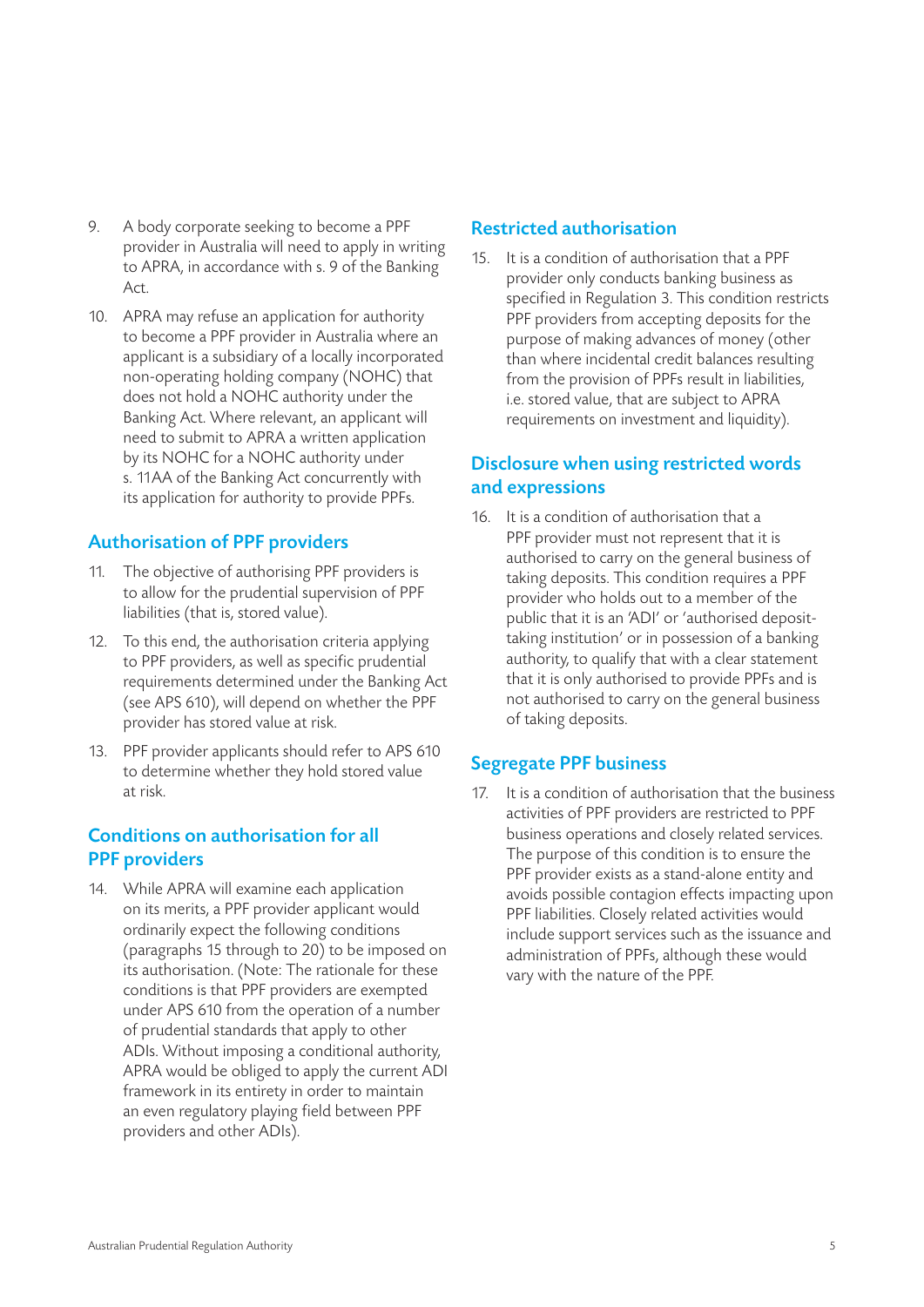## Locally incorporated

- 18. Current restrictions placed upon ADI branches effectively require foreign entities wishing to undertake retail business to establish a subsidiary. These restrictions confine the deposit-taking activities of 'foreign ADIs' to the wholesale market. They are not permitted to accept initial deposits (and other funds) from individuals and non-corporate institutions of less than A\$250,000. Given the small amount of value typically held by customers in PPFs, such a restriction would effectively rule out offering such facilities through a branch structure.
- 19. APRA would therefore ordinarily impose as a condition of authorisation that PPF providers be incorporated in Australia. This condition means branches of foreign entities would not be permitted to seek authorisation under the Banking Act as a PPF provider.

#### Reporting requirements

20. In addition to reporting requirements under the FSCOD Act which a PPF provider may be subject to, it is a condition of authorisation that a PPF provider must provide to APRA financial data on a periodic basis as specified in its ADI authority (specific reporting requirements may vary from PPF provider to PPF provider).

# Authorisation criteria for all PPF providers

21. The authorisation criteria set out below are applicable to all PPF provider applicants regardless of whether or not they have stored value at risk. These criteria represent the minimum requirements that a PPF provider applicant will ordinarily need to meet for authorisation under the Banking Act and should not be taken as an exhaustive list. Depending on the circumstances, APRA may refuse an application on other prudential grounds not covered in these guidelines.

- 22. APRA will only authorise suitable applicants with the capacity and commitment to provide PPFs with integrity, prudence and competence on a continuing basis.
- 23. APRA expects all PPF provider applicants to be able to comply with all prudential requirements contained in those ADI prudential standards that apply to PPF providers from the commencement of their PPF operations. Prospective PPF provider applicants should familiarise themselves with these prudential standards which are available on the APRA web site (www.apra.gov.au). (Note: APS 610 lists those ADI prudential standards which do not apply to PPF providers).
- 24. It should be noted that higher prudential requirements may be set on a case-by-case basis, e.g. for newly authorised PPF providers in their formative years.

# Use of restricted words and expressions

- 25. An authority to act as a PPF provider does not entitle the PPF provider to call itself a 'bank'. Applicants should note s.66 of the Banking Act which restricts the use of certain words or expressions, without explicit APRA consent (refer to *Guidelines on Implementation of s. 66 — Banking Act*, available on the APRA web site www.apra.gov.au).
- 26. A PPF provider authorised by APRA is entitled to use or assume the restricted expressions (determined by APRA under s. 66(5) of the Banking Act), including the expressions 'purchased payment facility provider' and 'PPF provider'.

# **Ownership**

27. Ownership in PPF providers is governed by the FSSA. The FSSA limits shareholdings of an individual shareholder or a group of associated shareholders in a PPF provider, whether held directly or through another entity or entities, to 15 per cent of the PPF provider's voting shares. The Treasurer, or in some cases APRA under delegated authority from the Treasurer, may approve a higher shareholding limit for specific institutions on national interest grounds.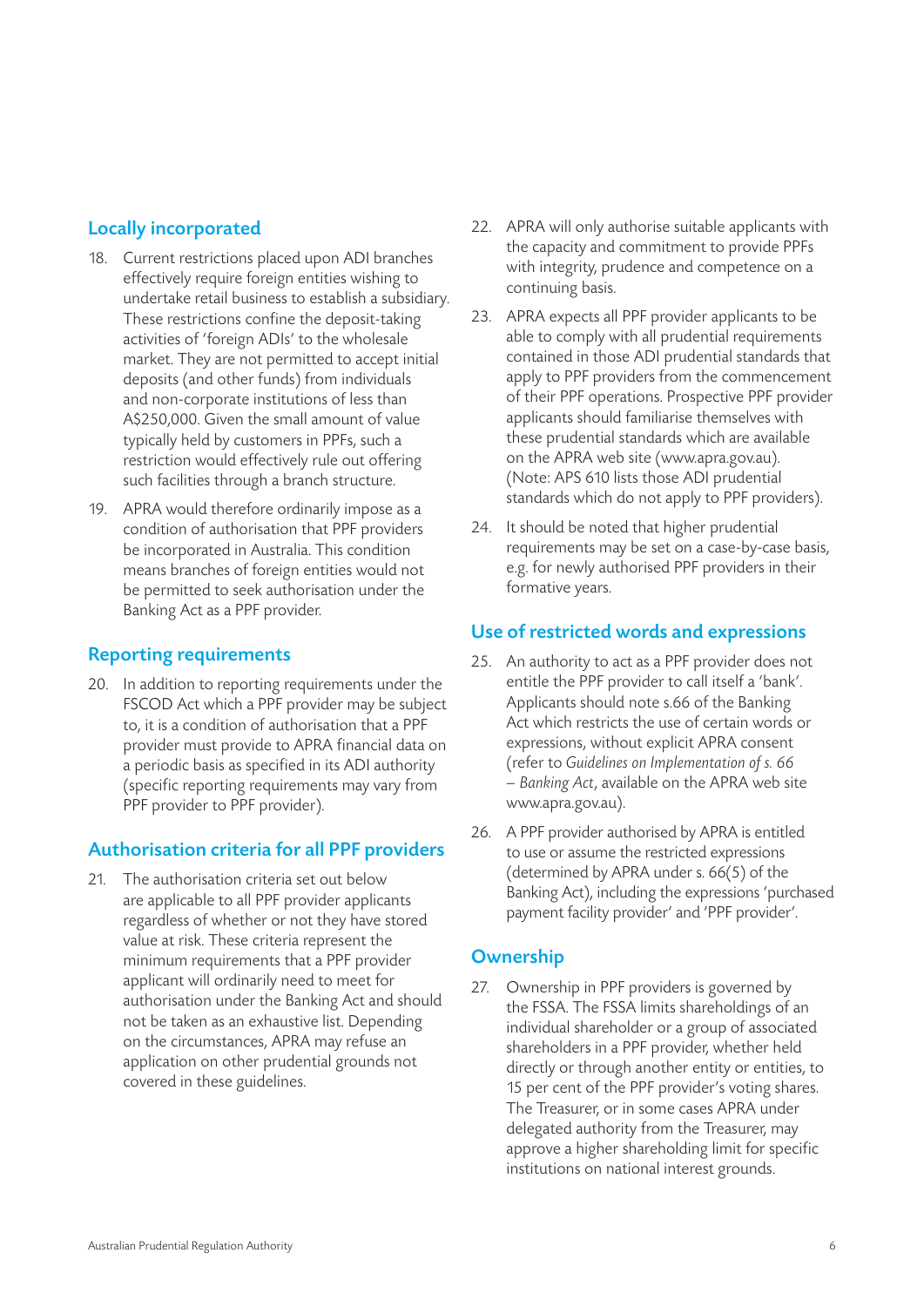- 28. PPF provider applicants wishing to obtain an approval for a higher shareholding limit under the FSSA must submit with their application an explanation and supporting evidence of how this would serve the public interest.
- 29. All substantial shareholders of a PPF provider applicant are required to demonstrate to APRA that they are well-established and financially sound entities of standing and substance. In the case of a wholly owned PPF provider, the substantial shareholders of the parent company must also satisfy APRA of their financial soundness and substance. APRA requires all substantial shareholders of a PPF provider to be able to demonstrate that their involvement in the PPF provider will be a long-term commitment and that they will be able to contribute additional capital, if required.

# Corporate governance and fitness and propriety

- 30. All PPF provider applicants should be aware of APRA's requirements regarding corporate governance and the fitness and propriety of the board of directors and senior management.
- 31. These requirements are contained in *Prudential Standard APS 510 Governance* and *Prudential Standard APS 520 Fit and Proper*. They are available on the APRA web site www.apra.gov.au

# Risk management and internal control systems

32. PPF provider applicants must satisfy APRA that their proposed (or existing) risk management and internal control systems are adequate and appropriate for monitoring and limiting risk exposures arising from their PPF business from the commencement of their operations. This includes, in particular, the maintenance of adequate and appropriate policies and procedures for monitoring and managing operational risk such as fraud, security threats or systems failure (also refer to APS 610, *Prudential Standard APS 231 Outsourcing* and *Prudential Standard APS 232 Business Continuity Management*.

- 33. PPF provider applicants that are subsidiaries of a parent company must demonstrate that arrangements for reporting to parent companies are adequate.
- 34. In assessing whether the policies and procedures proposed for managing and controlling risk are adequate and appropriate for the applicant's operations, APRA will take account of the nature and scale of the operations, the volume of transactions undertaken and the proposed organisational structure as set out in the business plan.

#### Information and accounting systems

- 35. PPF provider applicants must satisfy APRA that their proposed (or existing) information and accounting systems are adequate for maintaining up-to-date records of all transactions and commitments undertaken by the PPF provider, so as to keep management accurately informed of the PPF provider's condition and the risks to which it is exposed. APRA requires an ADI authorised to conduct general banking business to be able to continuously monitor these risks (including liabilities), but recognises that not all PPF providers will be able to meet this test. APRA will assess this on a case-by-case basis. Applicants are required to demonstrate to APRA that the proposed systems will be capable of producing all required statutory and prudential information in an accurate and timely manner from the commencement of their PPF operations.
- 36. In assessing the overall adequacy of the proposed information and accounting systems, APRA will have regard to the integrity and security of the systems, including associated backup facilities and disaster recovery arrangements. Any proposed (or existing) outsourcing of data processing (and any other back office) functions must satisfy APRA's outsourcing requirements (refer to *Prudential Standard APS 231 Outsourcing* and *Prudential Standard APS 232 Business Continuity Management*).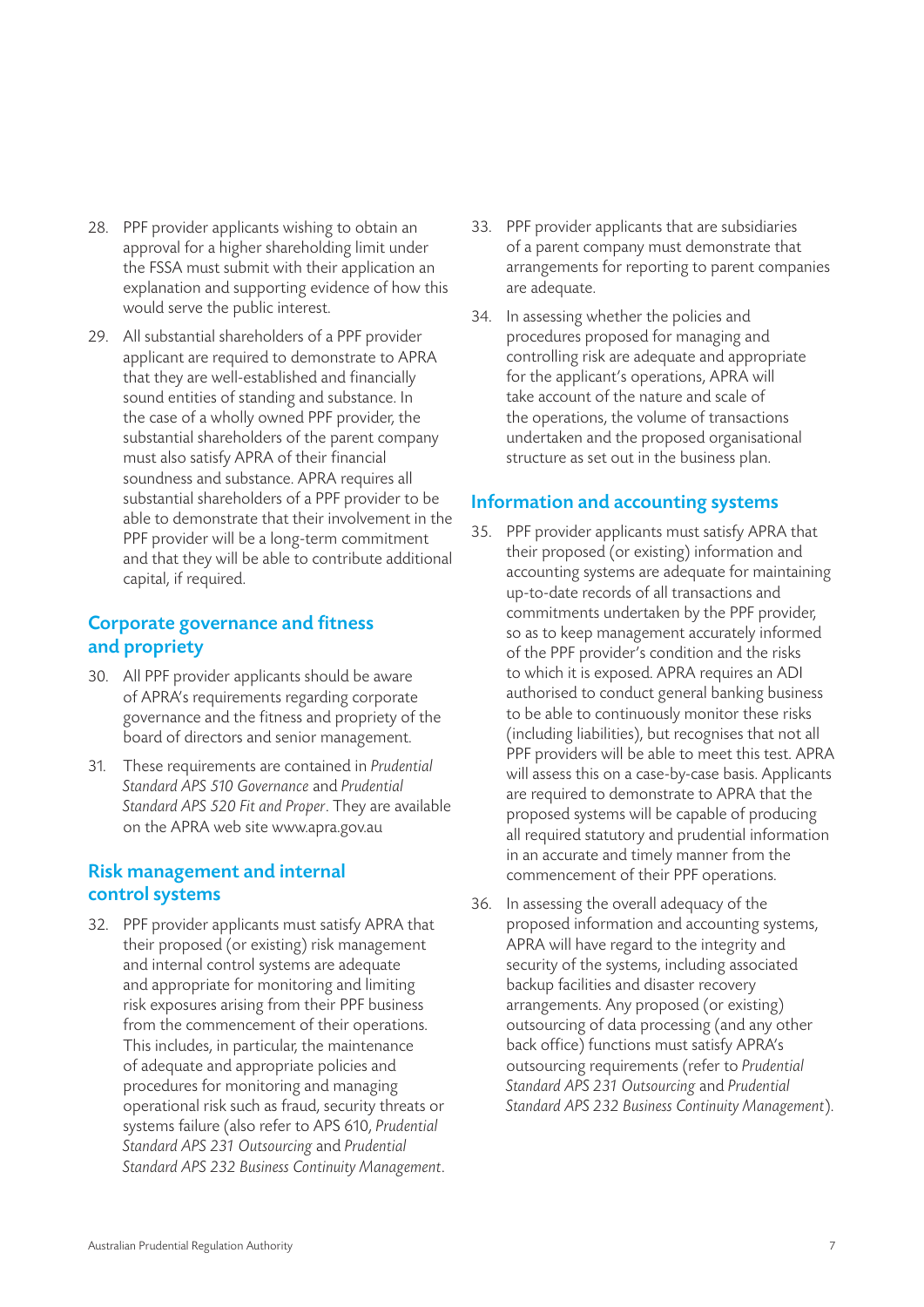37. APRA may require a PPF provider to develop a risk mitigation strategy for any identified exchange rate risks and/or hold additional startup capital.

#### External and internal audit arrangements

- 38. PPF provider applicants must demonstrate to APRA that arrangements have been established with external auditors in accordance with the requirements set out in *Prudential Standard APS 310 Audit and Related Matters*. This includes, in particular, arrangements for an external auditor to report annually to APRA on:
	- (a) the PPF provider's observance of APRA's prudential standards and requirements;
	- (b) the PPF provider's compliance with statutory banking requirements and the conditions on the PPF provider authority (including restrictions on deposit-taking activities);
	- (c) the reliability of information supplied to APRA for prudential supervision purposes; and
	- (d) any other matters agreed between the PPF provider, its external auditor and APRA under the tripartite arrangements.
- 39. PPF provider applicants are also required to satisfy APRA that the proposed (or existing) internal audit arrangements (including establishment and composition of an audit committee) are in accordance with the requirements set out in *Prudential Standard APS 310 Audit and Related Matters*.

# Additional minimum start-up capital criterion for PPF providers with stored value at risk

- 40. For PPF providers who hold stored value at risk, APRA will impose an additional authorisation criterion of minimum start-up capital. The amount of capital required for an authority to provide PPFs with stored value at risk will be assessed by APRA on a case-by case basis. The adequacy of start-up capital for each PPF provider applicant will be based on the nature and scale of the operations as proposed in the business plan.
- 41. Examples of Tier 1 capital include paid-up ordinary shares, general reserves, and retained earnings. PPF provider applicants should refer to *Prudential Standard APS 111 Capital Adequacy: Measurement of Capital* for the criteria instruments must meet to be classified as Tier 1 capital.
- 42. Newly established PPF providers who hold stored value at risk may also be subject to a higher minimum capital requirement in their formative years, depending on the risk profile of the proposed operations.
- 43. PPF providers who hold stored value at risk will also be subject to on-going capital requirements which are contained in APS 610. Applicants must satisfy APRA that they are able to comply with these capital requirements on an on-going basis from the commencement of their PPF operations. (Note: PPF providers with stored value at risk are also subject to additional, liquidity, asset and operational risk requirements as outlined in APS 610).

# Information required to be submitted on application

44. A list of information and supporting documents required to be submitted by a PPF provider applicant seeking to obtain an authority to carry on the banking business of providing PPFs in Australia is set out in Attachment A.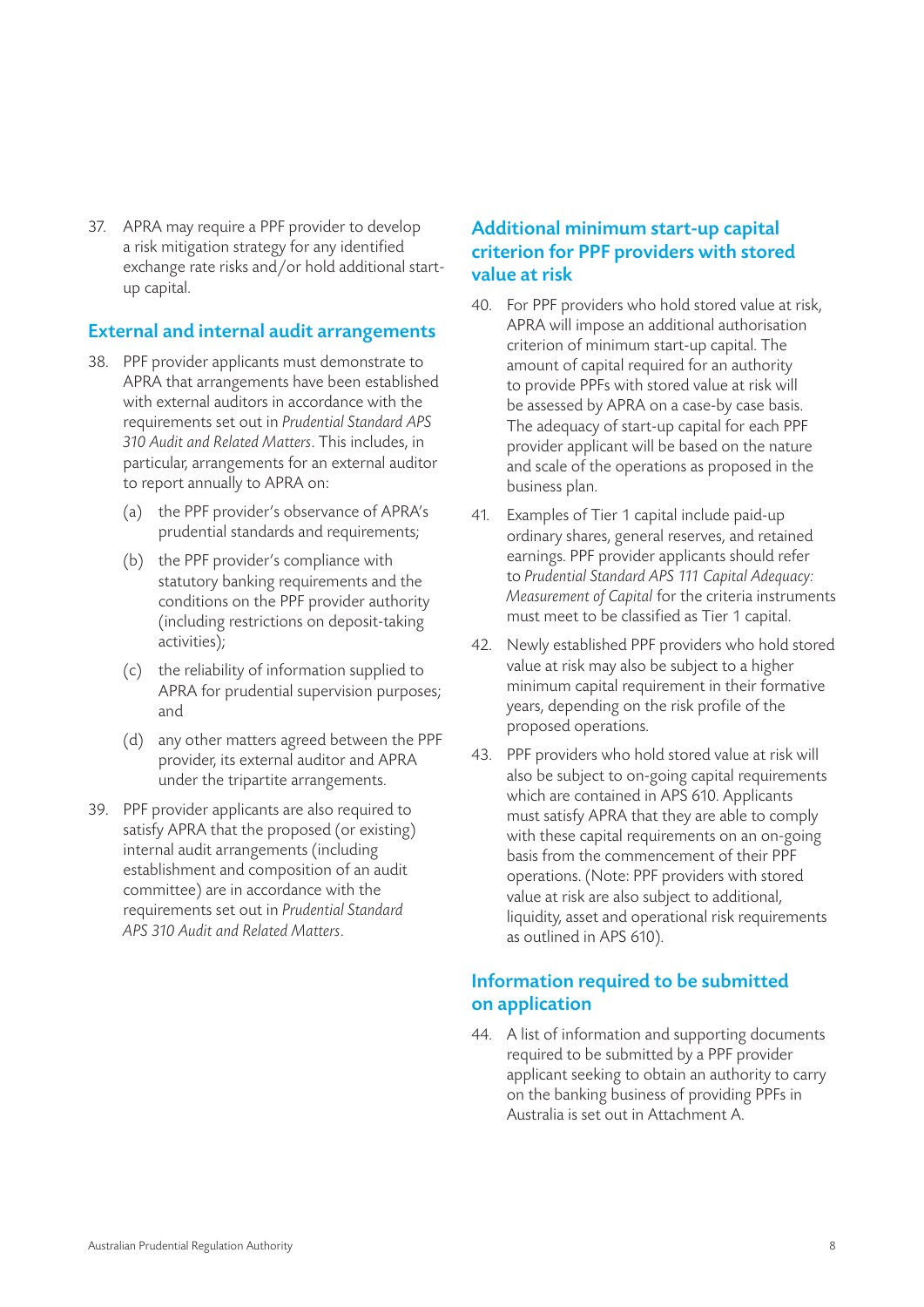45. APRA may seek such additional information from an applicant as is necessary to assess the application.

# Application procedures

#### Preliminary consultation

46. Prospective PPF provider applicants are encouraged to contact APRA at an early stage to discuss their plans prior to submitting a formal application. This assists APRA in identifying any matters which might adversely impact on the proposal and to advise on the format and content required of an application.

#### Submission of application

47. Two copies of the final application, including all the required information and supporting documents set out in the Attachment (as appropriate) should be submitted to APRA. Electronic submissions are preferred.

#### Processing and notification

- 48. The time required to process an application will depend on the particular circumstances of each application, including the completeness of information and documents submitted to APRA by the applicant.
- 49. An authority may be granted to take effect on delivery or from some nominated date.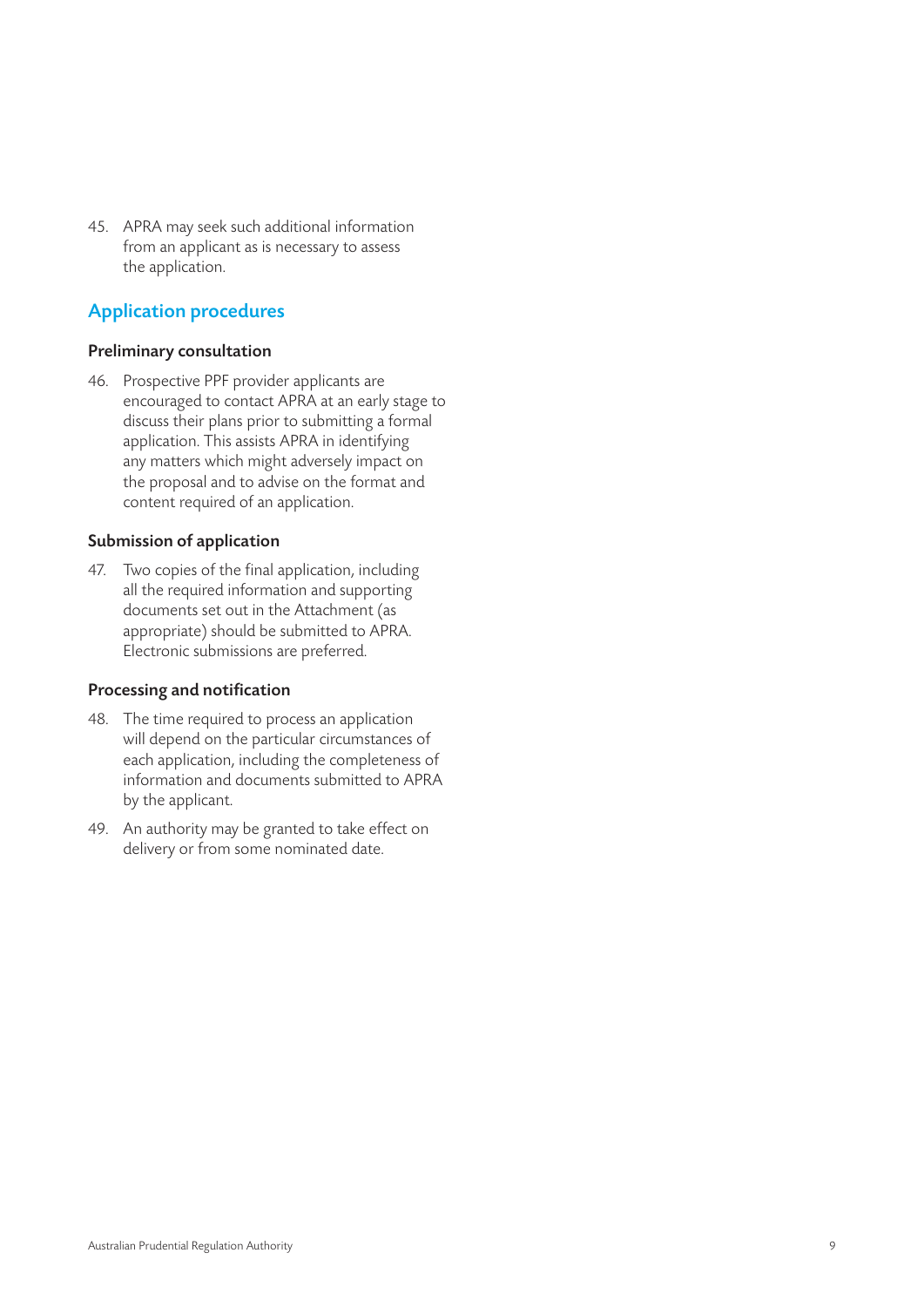# Attachment A — Supporting information required for an application to establish a PPF provider

## Ownership, board and management

- (a) Name of the proposed PPF provider.
- (b) A brief history of the applicant and an outline of the existing operations of any related entities in Australia.
- (c) Proposed initial capital (authorised, paid-up, classes of shares, etc).
- (d) Names of substantial shareholders (direct and ultimate) and their respective shareholdings.
- (e) An undertaking by substantial shareholders to provide additional capital, if required, and that their investment in the PPF provider represents a long-term commitment.
- (f) Board structure, including names of directors, their principal business associations and curriculum vitae.
- (g) An outline of the proposed organisational framework, with names of senior management, their responsibilities and curriculum vitae.

# Three-year business plan

The business plan submitted should incorporate the goals or milestones of the first three years of operations of the PPF provider. The plan should include:

#### Structure of business

- (a) an outline of the current and proposed activities and the scale of operations;
- (b) details of proposed borrowing to be undertaken;
- (c) the location of head office and operation centres;
- (d) intended means of channel of distributing the PPF;
- (e) a description of operations and technology;
- (f) an estimate of total staff complement envisaged;
- (g) descriptions of any marketing or similar alliances with third parties; and
- (h) the proposed date for commencement of operations.

#### Financial data

- (a) the most recent audited financial statements;
- (b) the size and composition of stored value, if any;
- (c) projections (including sensitivity analysis covering expected, up-side and down-side scenarios) of the following:
	- (i) detailed balance sheet, cashflow and earnings (including assumptions used);
	- (ii) key financial and prudential ratios if relevant (e.g. capital ratios and composition of the liquidity ratio) for the proposed PPF provider; and
	- (iii) key financial and prudential ratios for the proposed PPF provider and its subsidiaries (if any) on a consolidated basis.

## Systems and controls

- (a) Details of the risk management systems and procedures to be used to control and monitor risks in relation to the operations of the PPF provider (and its subsidiaries, if any), including:
	- (i) credit policy on loans to shareholders, directors and associated interests;
	- (ii) investment and liquidity management policy;
	- (iii) limits and/or monitoring of stored value held on behalf of individuals;
	- (iv) policy on dealings with related entities; and
	- (v) policies and procedures for control of operational risk (e.g. systems failure and fraud monitoring).
- (b) Description of information and accounting systems (including a list of internal reports generated for risk management purposes).
- (c) Description of information security policies, procedures and systems controls.
- (d) Evidence that, from the commencement of operations, information and other systems will be capable of producing all required statutory and prudential returns in an accurate and timely manner.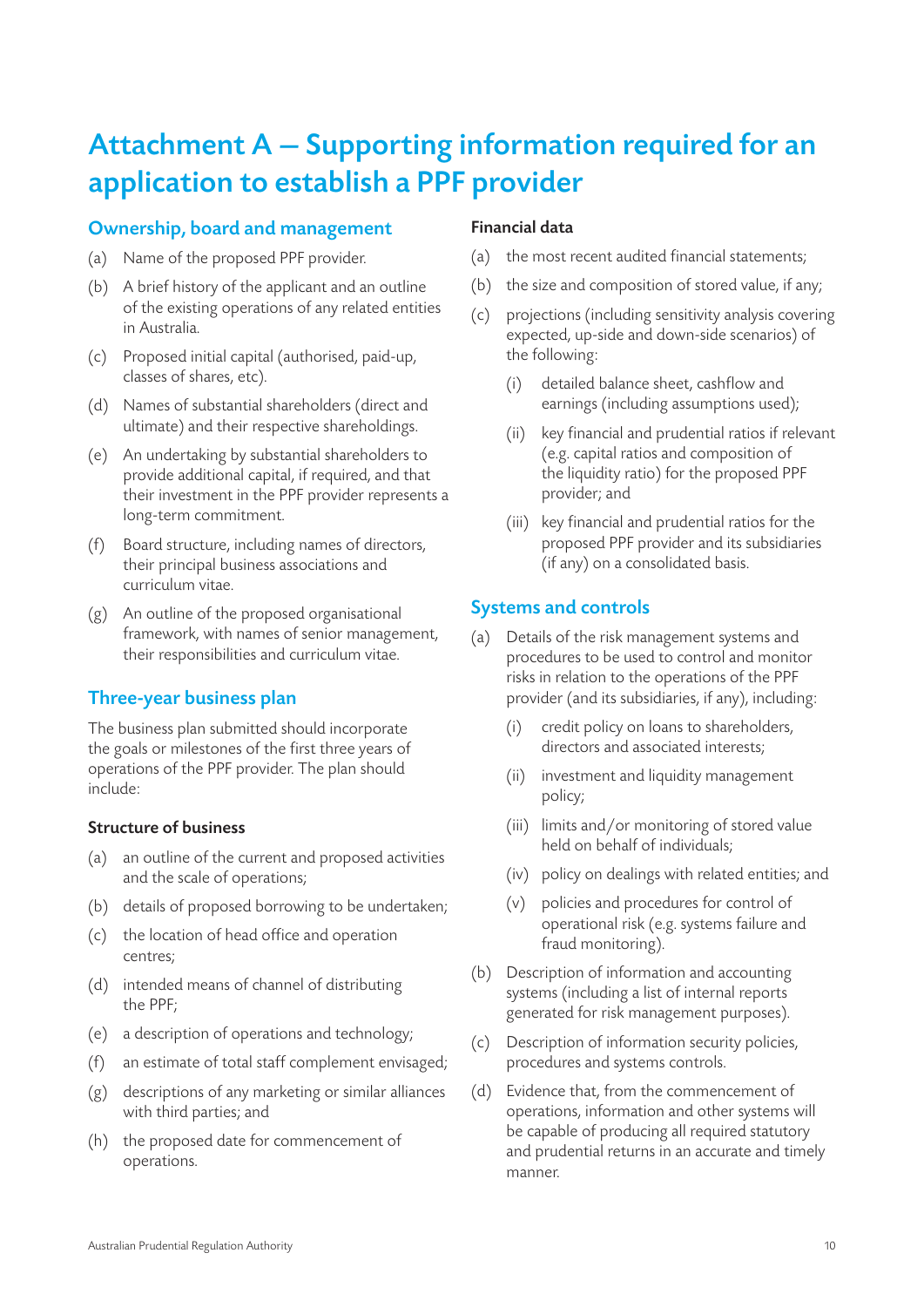- (e) Description of any existing or proposed material outsourcing arrangements.
- (f) Description of business continuity (including disaster recovery and system reliability) arrangements.
- (g) Description of the audit program covering internal controls and systems.

#### **Subsidiaries**

(a) Details of existing or proposed subsidiaries and associates, the nature and scale of their business, and their proposed business relationship with the proposed PPF provider.

#### **Other**

- (a) Certificate of incorporation of the corporate vehicle to hold the PPF provider authority (refer to s. 10 of the Banking Act).
- (b) Certified copies of Memorandum and Articles of Association (refer to s. 10 of the Banking Act).
- (c) External auditor's certificates verifying, where applicable, the level of capital.

# Additional information requirements for wholly owned PPF provider applicants

- (a) The parent company (intermediate and ultimate) of a PPF provider applicant should provide:
	- (i) a brief history and an outline of its operations, substantial shareholders (direct and ultimate) and directors (including principal business associations);
	- (ii) balance sheet, profit and loss and offbalance sheet data for the last three years (plus any available current year's data);
	- (iii) an outline of the proposed reporting arrangements from the subsidiary PPF provider to the parent company;
	- (iv) an undertaking to co-operate in the supervision of the proposed subsidiary PPF provider, including the provision of information required by APRA to supervise the proposed subsidiary PPF provider;
- (v) an undertaking to keep APRA informed of any significant developments adversely affecting its financial soundness and/or reputation, and to provide promptly to APRA copies of its published financial accounts and any significant media releases (with translations where appropriate); and
- (vi) if the parent company is a financial institution, an outline of the supervisory arrangements to which it is subject in its home country.
- (b) PPF provider applicants who are recognised as entities similar to PPF providers by any foreign jurisdiction, and are subject to prudential supervision in that jurisdiction, should outline the nature and requirements of this supervisory framework, and provide APRA with a statement from their home supervisor confirming that:
	- (i) it has the supervisor's consent to establish a PPF provider subsidiary in Australia; and
	- (ii) it is willing to co-operate in the supervision of the proposed subsidiary.

# Prudential supervision by APRA

- (a) The applicant must provide a written undertaking to:
	- (i) adhere to APRA's prudential requirements at all times;
	- (ii) consult APRA and be guided by it on prudential matters and in respect of new business initiatives; and
	- (iii) provide APRA with any information which it may require for the prudential supervision of the proposed PPF provider (and its subsidiaries, if any).
- (b) An acknowledgement by the applicant that APRA may discuss the applicant's conduct and status with its parent and, where applicable, its parent's supervisor(s).
- (c) Evidence that arrangements have been established for the prospective PPF provider's external auditors to report to APRA.